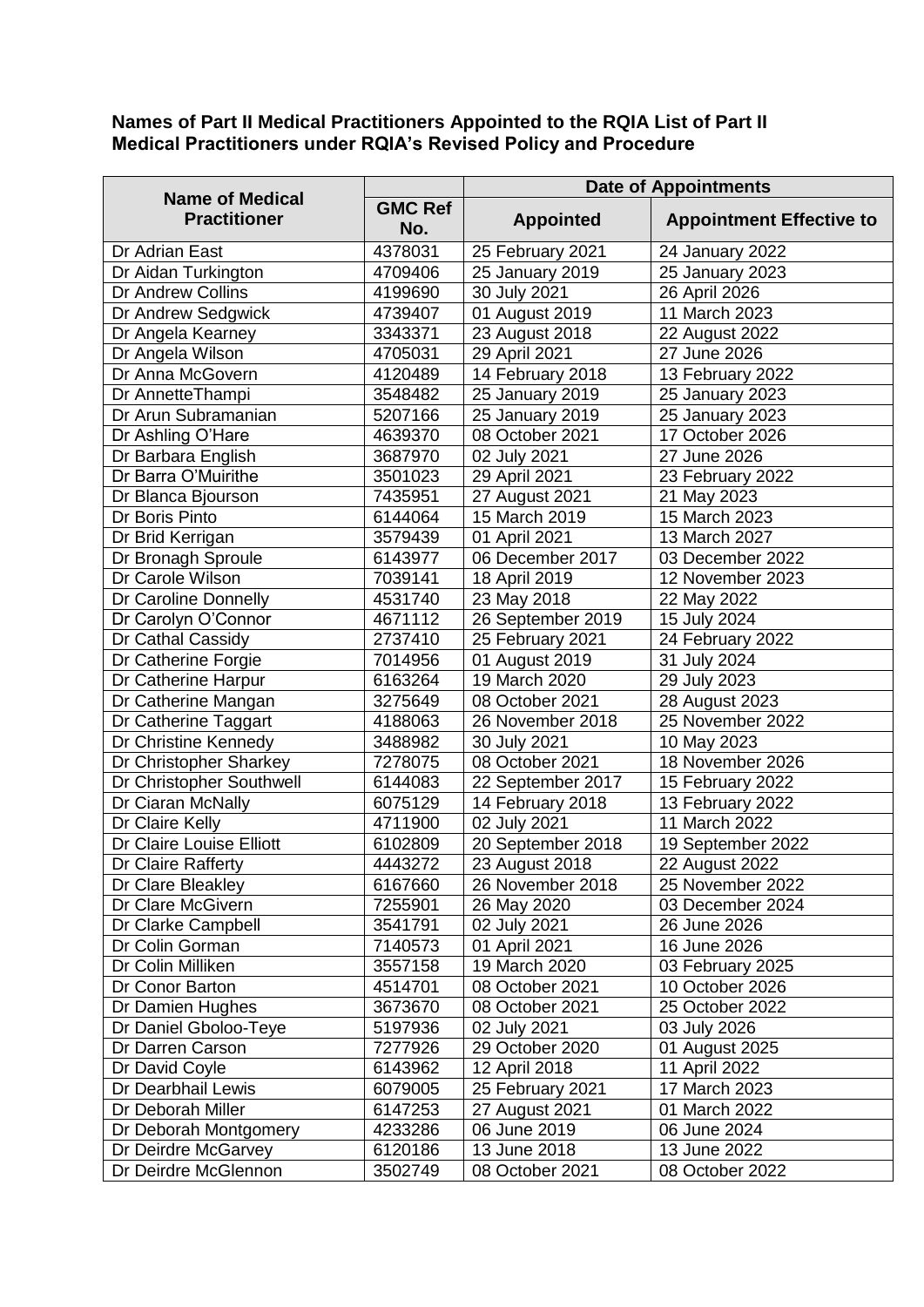| Dr Derek Robinson              | 6074415 | 05 July 2019      | 22 June 2022      |
|--------------------------------|---------|-------------------|-------------------|
| Dr Diana Day Cody              | 3007055 | 08 October 2021   | 08 October 2022   |
| Dr Donna Mullen                | 4538060 | 23 December 2020  | 23 December 2021  |
| Dr Dreya Courtney              | 4639875 | 23 May 2018       | 22 May 2022       |
| Dr Edel O'Neill                | 6144059 | 20 September 2018 | 19 September 2022 |
| Dr Edward Noble                | 6120204 | 01 August 2019    | 29 July 2022      |
| Dr Eimear King                 | 7015672 | 08 October 2021   | 03 April 2022     |
| Dr Elaine Boyd                 | 4639583 | 24 September 2016 | 09 March 2022     |
| Dr Elizabeth Dawson            | 6143963 | 08 October 2021   | 06 October 2026   |
| Dr Elizabeth Eyre              | 3357695 | 19 March 2020     | 17 February 2025  |
| Dr Ellen Maria O'Kane          | 3485673 | 15 March 2019     | 15 March 2023     |
| Dr Emma Cunningham             | 6160283 | 29 April 2021     | 16 June 2026      |
| Dr Eunice Conway               | 3480025 | 16 January 2020   | 16 January 2025   |
| Dr Fiona Martin                | 7134023 | 27 August 2021    | 18 November 2026  |
| Dr Fiona McCartan              | 4639617 | 25 January 2019   | 25 January 2023   |
| Dr Fiona McCutcheon            | 7036841 | 04 June 2021      | 27 May 2026       |
| Dr Francess Doherty            | 4639545 | 27 August 2021    | 13 October 2023   |
| Dr Francis Anthony O'Neill     | 2854885 | 06 December 2018  | 05 December 2022  |
| Dr Gail Walker                 | 4740539 | 15 March 2019     | 15 March 2023     |
| Dr Gary Woods                  | 6102941 | 08 October 2021   | 27 November 2026  |
| Dr Gavin Wethers               | 6128532 | 11 October 2018   | 26 November 2022  |
| Dr Gerry Lynch                 | 3056341 | 19 March 2020     | 14 March 2023     |
| Dr Gillian Patterson-McPherson | 6102180 | 23 August 2018    | 22 August 2022    |
| Dr Graeme Young                | 7278018 | 27 August 2021    | 18 November 2026  |
| Dr Guy Barclay                 | 4107121 | 04 June 2021      | 03 June 2022      |
| Dr Hannah Browne               | 4051756 | 30 November 2020  | 28 June 2024      |
| Dr Heather Hanna               | 4720724 | 19 March 2020     | 18 February 2025  |
| Dr Heather Hawthorn            | 4627924 | 06 December 2018  | 06 December 2022  |
| Dr Helen Connolly              | 4742469 | 14 February 2018  | 13 February 2022  |
| Dr Helen Corbett               | 6040022 | 25 January 2019   | 25 January 2023   |
| Dr Helen Harbinson             | 1382493 | 02 July 2021      | 31 January 2023   |
| Dr Helen Toal                  | 4626992 | 30 July 2021      | 18 July 2026      |
| Dr Hilary Boyd                 | 3482821 | 06 December 2017  | 05 December 2021  |
| Dr Hilary Henderson            | 4013138 | 26 November 2018  | 25 November 2022  |
| Dr Holly Greer                 | 6051856 | 04 June 2021      | 30 October 2023   |
| Dr Iain McDougall              | 6074569 | 26 November 2018  | 25 November 2022  |
| Dr Ian Bownes                  | 2642835 | 01 August 2019    | 01 August 2024    |
| Dr Iris Wylie                  | 4417622 | 04 June 2021      | 19 June 2026      |
| Dr Isabelle Crossan            | 4006309 | 11 October 2018   | 10 October 2022   |
| Dr James Anderson              | 3357255 | 15 March 2019     | 15 March 2023     |
| Dr James Nelson                | 6120108 | 04 June 2021      | 05 August 2024    |
| Dr Jane O'Neill                | 2935218 | 26 March 2020     | 11 May 2024       |
| Dr Janet MacPherson            | 3285653 | 06 December 2018  | 05 December 2022  |
| Dr Janet Wilson                | 3615917 | 29 September 2019 | 29 September 2024 |
| Dr Janine Lynch                | 3257874 | 26 November 2018  | 25 November 2022  |
| Dr Jennifer Doherty            | 4418214 | 20 February 2020  | 30 June 2024      |
| Dr Joan McGuinness             | 3249068 | 25 January 2019   | 25 January 2023   |
| Dr Joanna Dougherty            | 6054205 | 30 November 2020  | 24 January 2022   |
| Dr Joanne Hynes                | 4421946 | 26 March 2020     | 28 January 2024   |
| Dr Joanne Minay                | 4674012 | 06 December 2018  | 05 December 2022  |
| Dr John Boyle                  | 4050676 | 06 December 2017  | 05 December 2021  |
| Dr John Brady                  | 6074305 | 04 June 2021      | 20 June 2026      |
| Dr John Caughey                | 6160121 | 27 August 2021    | 04 November 2022  |
|                                |         |                   |                   |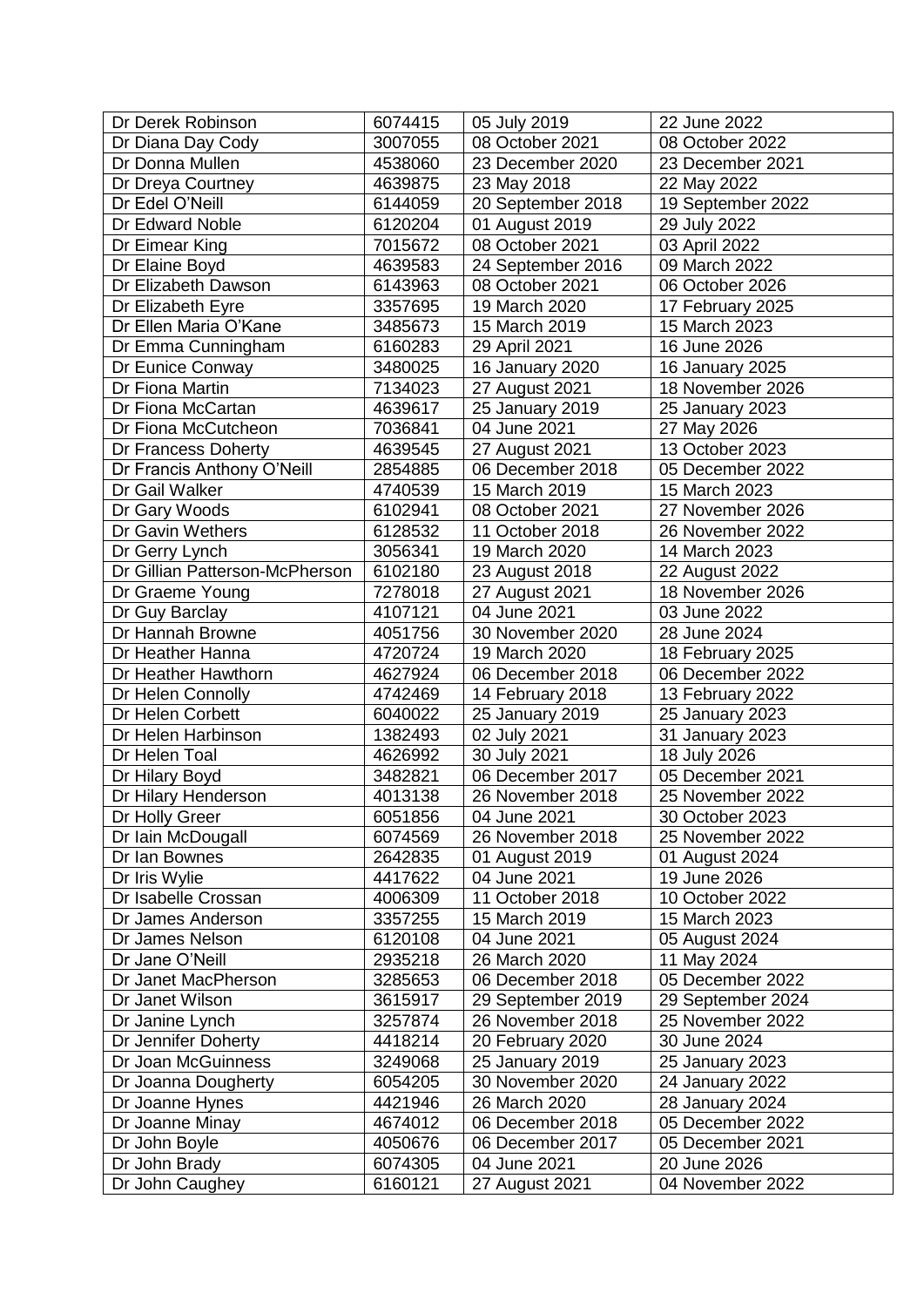| Dr John McIlvenna            | 6027610 | 27 July 2016      | 30 November 2024 |
|------------------------------|---------|-------------------|------------------|
| Dr John O'Hare               | 6144058 | 29 October 2020   | 09 December 2023 |
| Dr John Sharkey              | 3319651 | 23 May 2018       | 22 May 2022      |
| Dr Judith McAuley            | 4741516 | 01 April 2021     | 31 March 2022    |
| Dr Judith O'Neill            | 3676769 | 20 February 2020  | 10 October 2024  |
| Dr Judy Curran               | 7015625 | 25 July 2019      | 29 July 2024     |
| Dr Julie Anderson            | 6055093 | 23 August 2018    | 23 August 2022   |
| Dr Julie Manderson           | 4022914 | 27 August 2021    | 29 August 2026   |
| Dr Karen Fulton              | 4418355 | 08 October 2021   | 28 June 2024     |
| Dr Karen Marrs               | 4742445 | 02 February 2020  | 02 October 2023  |
| Dr Kate Latimer              | 6072986 | 27 August 2021    | 13 October 2023  |
| Dr Kathleen Hadden           | 7140578 | 23 December 2020  | 26 November 2025 |
| Dr Kathryn Cousins           | 6120078 | 30 July 2021      | 01 July 2022     |
| Dr Kenneth Yu Jin Yeow       | 4319676 | 11 October 2018   | 10 October 2022  |
| Dr Kevina Nix                | 6057599 | 25 March 2015     | 05 July 2024     |
| Prof Kieran Mulholland       | 3248964 | 08 October 2021   | 12 February 2022 |
| Dr Kyle Heron                | 6113707 | 01 August 2019    | 13 December 2021 |
| Dr Lara Patton               | 4013808 | 31 July 2018      | 30 July 2022     |
| Dr Lauren Edgar              | 6143937 | 02 July 2021      | 14 July 2026     |
| Dr Lauren Megahey            | 6144050 | 19 March 2020     | 04 July 2024     |
| Dr Leanne Patricia Armitage  | 6130345 | 22 January 2018   | 22 January 2022  |
| Dr Leo Tumelty               | 6120160 | 20 February 2020  | 14 August 2023   |
| Dr Linda Clarke              | 4093392 | 23 March 2017     | 31 March 2025    |
| Dr Linda Irwin               | 7277985 | 05 November 2021  | 14 February 2027 |
| Dr Lisa Brady                | 4524272 | 14 February 2018  | 13 December 2022 |
| Dr Lisa Campbell             | 6129522 | 14 February 2018  | 13 February 2022 |
| Dr Maeve Largey              | 4708560 | 05 July 2018      | 04 July 2022     |
| Dr Maggie McGurgan           | 6074699 | 06 June 2019      | 06 June 2024     |
| Dr Margaret Kelly            | 7015671 | 23 May 2018       | 23 May 2022      |
| Dr Margaret Siobhan Flanagan | 4013389 | 01 August 2019    | 03 December 2023 |
| Dr Marietta Cunningham       | 4012436 | 24 September 2019 | 25 April 2026    |
| Dr Mark Finnerty             | 4417361 | 05 July 2019      | 07 February 2023 |
| Dr Mark Rodgers              | 6160221 | 30 July 2021      | 30 July 2025     |
| Dr Mark Macauley             | 4418960 | 18 July 2016      | 29 June 2024     |
| Dr Mary Short                | 3054916 | 08 October 2021   | 27 April 2024    |
| Dr Matthew Armstrong         | 6053914 | 08 October 2021   | 16 May 2024      |
| Dr Melissa Wylie             | 6114785 | 27 August 2021    | 28 July 2026     |
| Dr Michael Curran            | 2487605 | 08 October 2021   | 09 October 2026  |
| Dr Michael Doris             | 7277944 | 08 October 2021   | 18 November 2026 |
| Dr Michael McMorran          | 7278022 | 08 October 2021   | 18 November 2026 |
| Dr Michael McParland         | 6054402 | 08 October 2021   | 09 October 2026  |
| Dr Mugdha Kamat              | 6136904 | 25 January 2019   | 25 January 2023  |
| Dr Muhammad Saleem Khan      | 5204451 | 11 October 2018   | 10 October 2022  |
| Tareen                       |         |                   |                  |
| Dr Muzaffar Husain           | 6045619 | 01 February 2021  | 31 January 2022  |
| Dr Neta Chada                | 3359257 | 26 November 2018  | 25 November 2022 |
| Dr Niall Corrigan            | 7039282 | 01 August 2019    | 31 July 2024     |
| Dr Nicola Claire Coulter     | 4537155 | 15 March 2019     | 15 March 2024    |
| Dr Nicola Duggan             | 6056280 | 12 April 2018     | 11 April 2022    |
| Dr Orlagh McCambridge        | 6160247 | 30 July 2021      | 15 August 2026   |
| Dr Owen Anthony McNeill      | 4536903 | 13 June 2018      | 12 June 2022     |
| Dr Pamela McGucken           | 4094757 | 26 November 2018  | 25 November 2022 |
| Dr Patricia Moynihan         | 4026372 | 01 April 2021     | 15 February 2023 |
|                              |         |                   |                  |